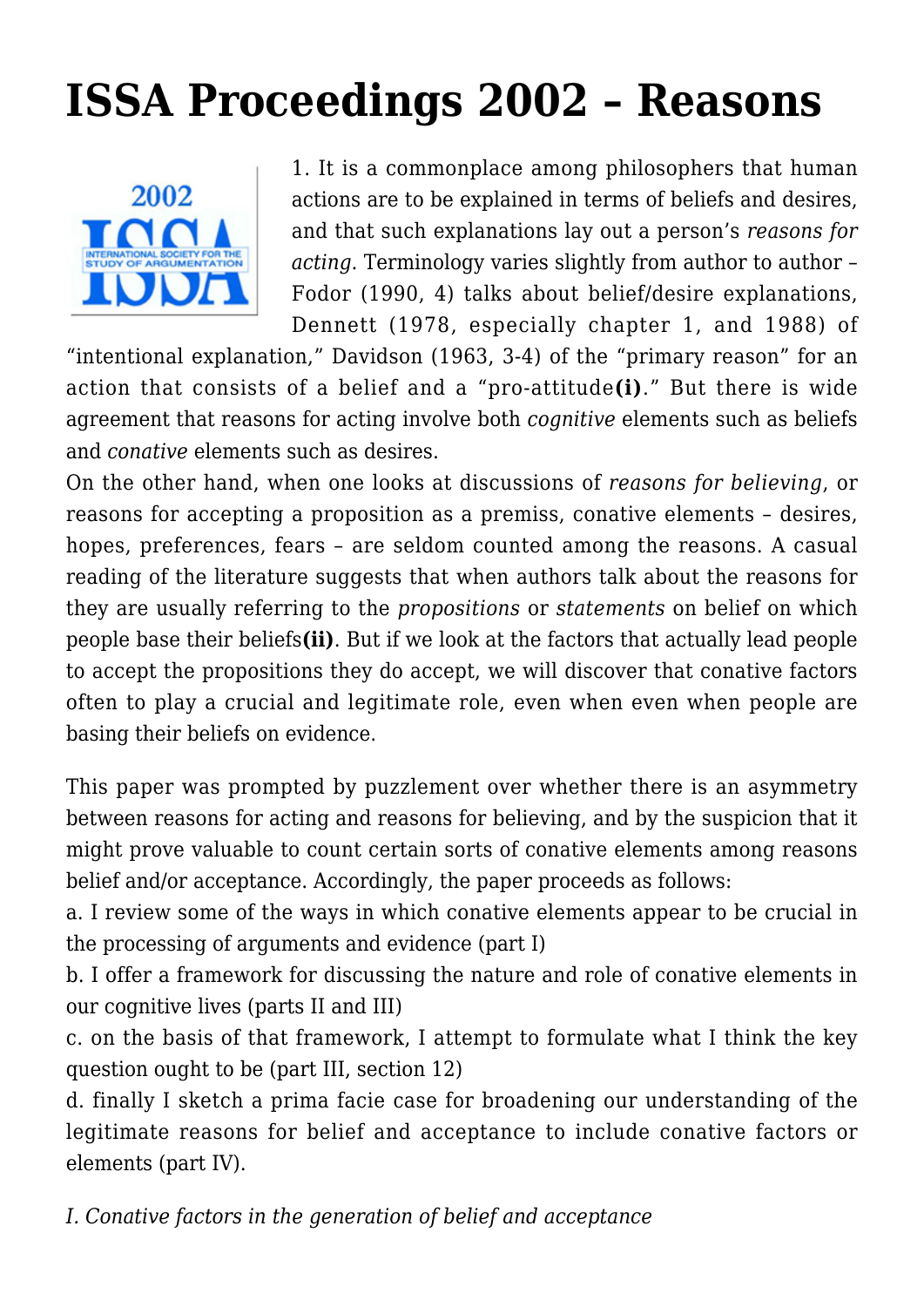2. Let begin with a consideration that emerges from refection on D. J. O'Keefe's 1994 ISSA keynote address (reprinted as O'Keefe 1996). O'Keefe reviews the communication literature on "dual-process models of persuasion" and advances a couple of theses about the implications of that model for argumentation theory.

The core idea he explores is that two types of processing can occur in response to the presentation of an argument. Viewed in light of my contention that arguments are invitations to inference (Pinto 2001, chapter 4), this amounts to the idea that there are different ways in which an invitation to inference can be taken up. In dual-process models, one type of response is called "issue-relevant thinking" (or "central-route" persuasion); here the recipient of an argument will "attend closely to a presented message, carefully scrutinize the arguments it contains, reflect on other issue-relevant considerations (e.g., other arguments recalled from memory, or arguments they devise), and so on" (O'Keefe 1996, 61). But recipients don't always undertake much issue-relevant thinking or "elaboration" when presented with an argument. Instead, sometimes (p. 62)

*the receiver employs some heuristic principle, some simple decision rule, to evaluate the advocated position. For example, receivers might be guided by whether they like the communicator, or by whether they find the communicator credible.*

This alternate type of processing is called "heuristic rather (than central) processing" or "peripheral route" persuasion." These two types (p. 62): *are not conceived of as exhaustive and mutually exclusive categories or kinds of persuasion…[but] represent convenient idealized extremes on the underlying continuum of issue-relevant thinking.*

I would interject here my own observation that a common response, lying midway on that continuum, occurs when the receiver accepts the conclusion of an argument *on the basis* of its premisses, but accepts those premisses and presumes that the conclusion follows from them because the receiver trusts the communicator, rather than as a result of carefully examining those issues of his own.

O'Keefe reviews the factors which, according to the literature, affect the degree to which a receiver engages in issue-relevant thinking in response to an argument, as well as questions about how persuasive success is achieved in each of these two types of process. However, what interests me in O'Keefe's paper is not these details, but his defense (pp. 68-72) of the *rationality* of engaging in non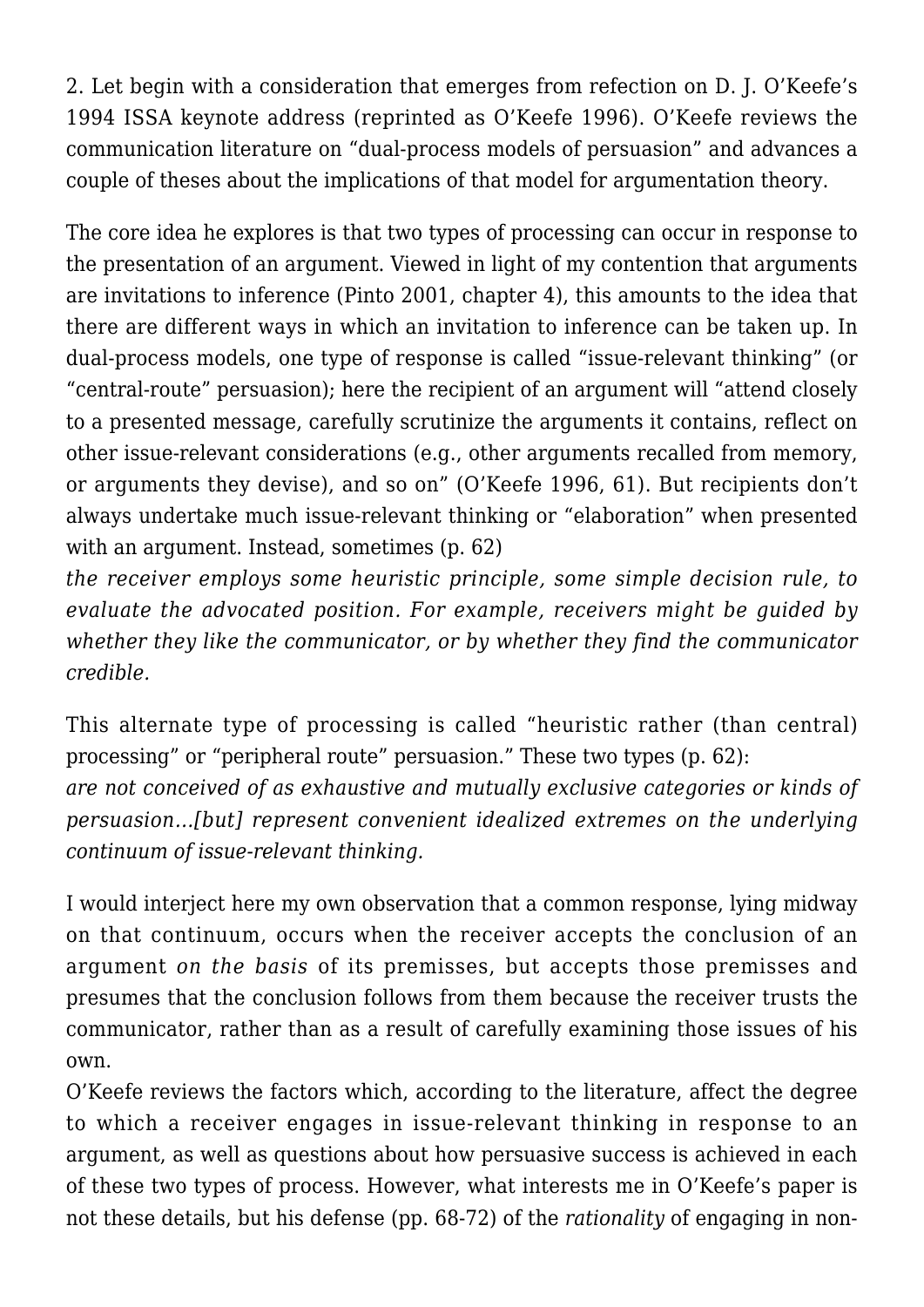systematic or peripheral processing. What typically renders such an option rational are the limitations of time and resources under which we must operate. If O'Keefe is right about this, as I think he is, then presented with an arugments can proceed along two quite different routes.

We have to *decide* which sort of "route" to take – what "type of reasoning" to engage in. I submit that these decisions are and should be guided by "practical" considerations about the amount of time and kind of effort we are willing to devote to the matter at hand in light of our resources, goals and preferences. In other words, the reasons for such decisions will include the kinds of conative factors – the goals and preferences – that are found among reasons for actions.

3. Moreover, if we zero in on what occurs when we engage in "issue-relevant thinking," we will find that reaching a decision about whether to accept a conclusion must turn on our goals and preferences. There are at least four reasons why this will be true.

i. In issue-relevant thinking we have to judge whether proposed arguments and inference are *good* – and that requires us to bring our epistemic values to bear on the materials at hand**(iii)**. But our epistemic values are rooted in our epistemic preferences.

ii. Judging whether an argument is good requires deciding whether its grounds are *strong enough* to warrant acceptance of its conclusion in the context in at hand. The strength of evidence required will depend on the purposes that shape our reasoning in that context. Considerations that are strong enough to warrant acceptance of a conclusion in one context may not be strong enough to warrant acceptance of the very same conclusion is another context. What would be sufficient in the context of an undergraduate essay might well not be sufficient in the context of a journal article – something that probably depends on the epistemic values appropriate to those two quite different contexts. But more interestingly, judgments about how strong grounds need to be will often involve *non-epistemic* values and preferences. For example, if the conclusion of an inference is going to serve as the basis of a decision that might put one's life savings at risk, then a reasonable person will demand stronger grounds for than he would he would if the only thing at stake were how long my trip to Toronto would take.

iii. As we will see below (section 6), inferences can be made on different *sorts* of grounds – for example, on direct as opposed to non-direct evidence (or vice versa), on expert as opposed to non-expert testimony, and so on. Reflection must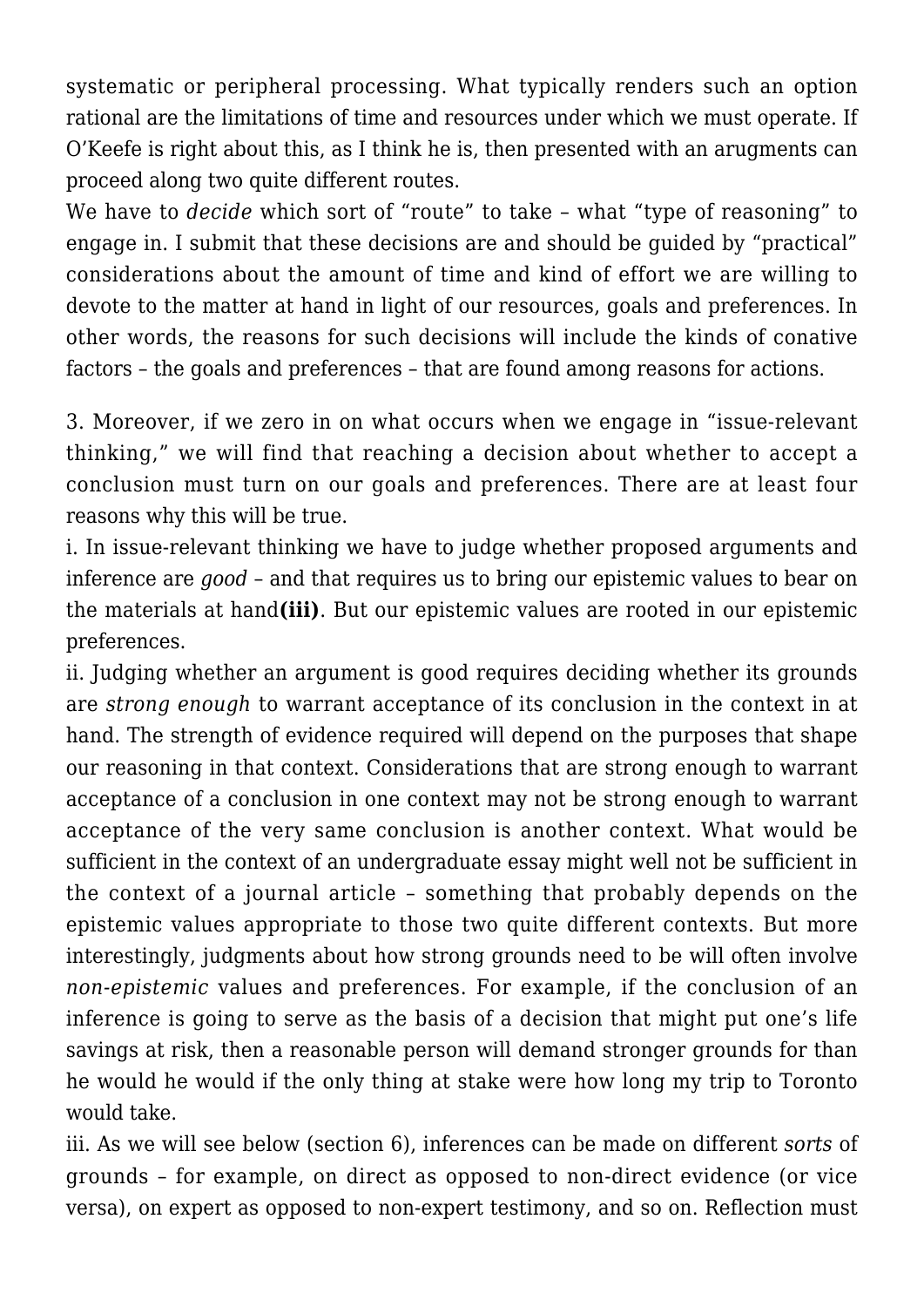be sensitive to the question of whether the sort of grounds under consideration is appropriate to the context at hand. Here again, our judgements about the appropriateness of grounds will also often involve non-epistemic as well as epistemic values and preferences. Testimony, as opposed to direct evidence, will be appropriate in one sort of context but not in another. Non-expert testimony will suffice for certain purposes (the causal purchase of something that doesn't cost very much), while only expert testimony will suffice for other purposes (where the context is one of deciding on legislation that will affect the lives of millions of people).

iv. Finally, matters that belong to what Johnson (2000) calls the "dialectical tier" – consideration of objections and counter-arguments that bear on a proposed inference – can and often should be an important part of issue-relevant thinking. However, to deal with such matters we must take the time to search out, access, or invent such considerations. Dennett (1978, pp 293 ff.) has pointed out how much our reasoning is affected by which considerations happen to occur to us in the course of deliberations, and Goldman (1986, 199-207) has pointed out how our reasoning is affected by which of our beliefs we happen to "access." As a result, one must always – at least implicitly – decide whether to make up one's mind about a matter now or to defer judgment about a possible conclusion pending further information or further scrutiny. Such decisions must take into account the "costs" of securing additional information or engaging in further scrutiny (including the possibility of lost opportunities as a result of deferring judgment). A practical decision – based at least in part on non-epistemic values – must be made about how much time and resources to allot to the search for such additional considerations **(iv)**.

#### *II. A framework for discussing these issues*

4. We need to get clearer about exactly where the conative factors just alluded to fit in the reasoning that leads to a conclusion. Only then will we be in a position to ask whether they are appropriately counted among of our reasons for belief or acceptance. To that end, it is essential to invoke a number of distinctions.

The first of these is a distinction between reasons *why* a person does something and a person's reasons *for* doing it. Not every reason *why* a person does something is a reason *for* doing it. For example, the reasons *why* a person makes a mistake don't usually equate to or include reasons *for* making that mistake. The reasons *why* a person does something *sometimes but not always* include reasons *for* doing it.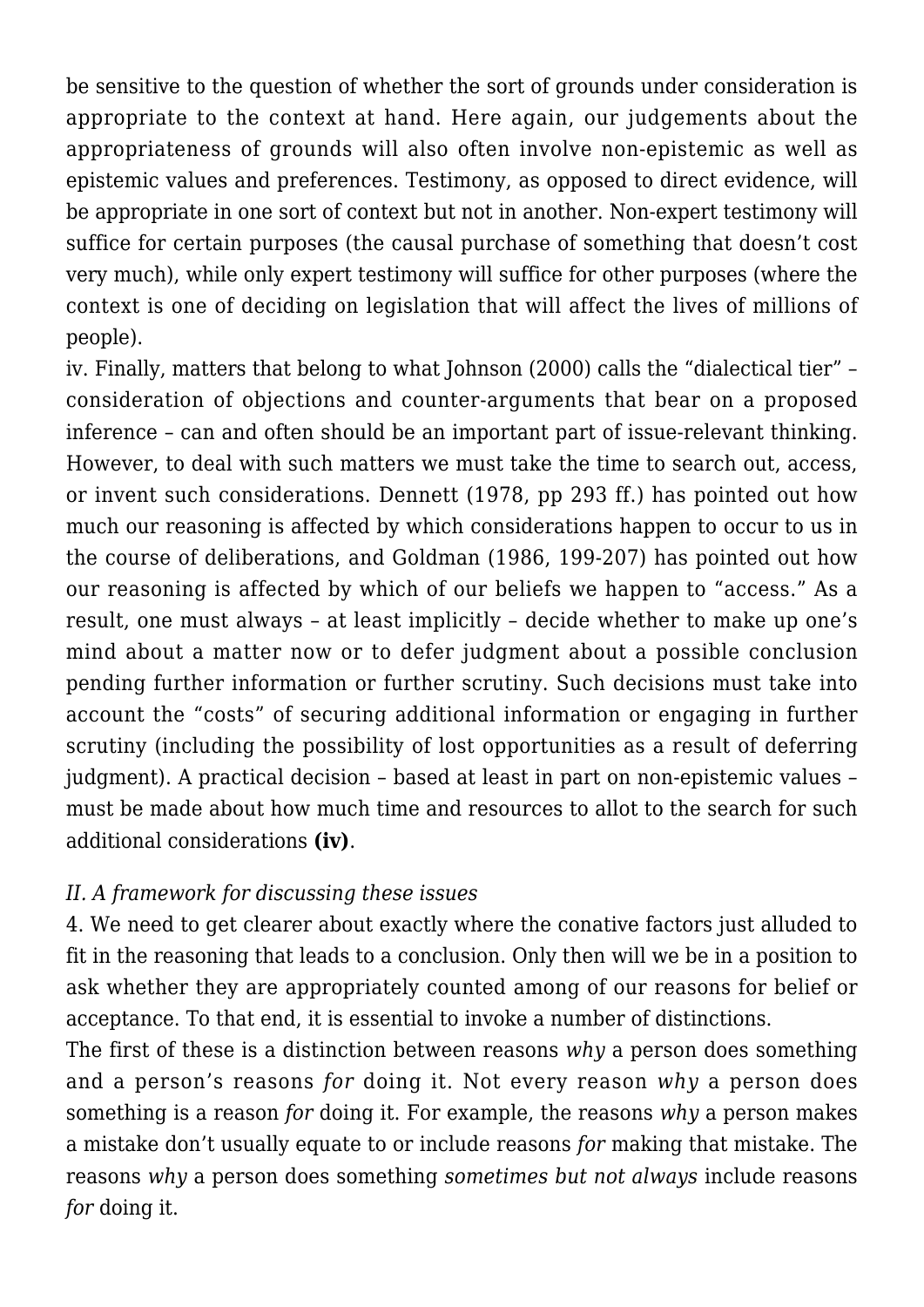It is also important to note that a person's reasons for doing something need not equate to or be part of reasons why something was done**(v)**. First of all, I can have a reason for doing something and simply not do it - perhaps because my reasons for doing it were outweighed by reasons for not doing it, or even because I was being unreasonable. Secondly, I might have two distinct reasons for doing a certain thing and do it on account of one of those reasons but not the other.

In short, reasons for doing something only partially overlap with reasons why something is done. In what follows, however, I will be principally concerned with reasons *for* actions or believing which are part of the reasons *why* we act or believe as we do.

- 5. A second, and even more crucial, distinction must be made between
- a. our *reasons* for believing or accepting something, and
- b. the *grounds* on which we do (or might) believe or accept it.

To see the need for this distinction, consider cases in which someone has "pragmatic" reasons for belief. For example, Pascal's wager develops reasons for believing there is a god, but those reasons don't appeal to *evidence* for the existence of god, nor do they contain any grounds or premisses from which the existence of god might be inferred. Other, somewhat similar cases have also been discussed in the epistemological literature. For example, empirical evidence strongly indicates that people who believe they will recover from an illness are much more likely to recover. That fact (together with a desire to recover) gives a sick person a reason for believing he will recover – even though it does not constitute a ground or premiss from which he could infer that he'll recover. Or again, some have maintained that one has an obligation (and therefore a reason) to believe a spouse or close friend innocent, even when the evidence available points to guilt. If that is true, it constitutes another sort of case in which there are reasons for believing something in the absence of grounds on which to base that belief.

In short, reasons for believing may or may not contain grounds for believing. In what follows, I am going to ignore reasons for believing that don't include grounds for belief, and concentrate on reasons for belief that do include grounds. This distinction is crucial, since I want to explore the question of whether reasons for a belief or acceptance may contain conative factors in *addition* to the grounds for that belief**(vi)**.

6. Another, less important, distinction concerning grounds is also useful to make –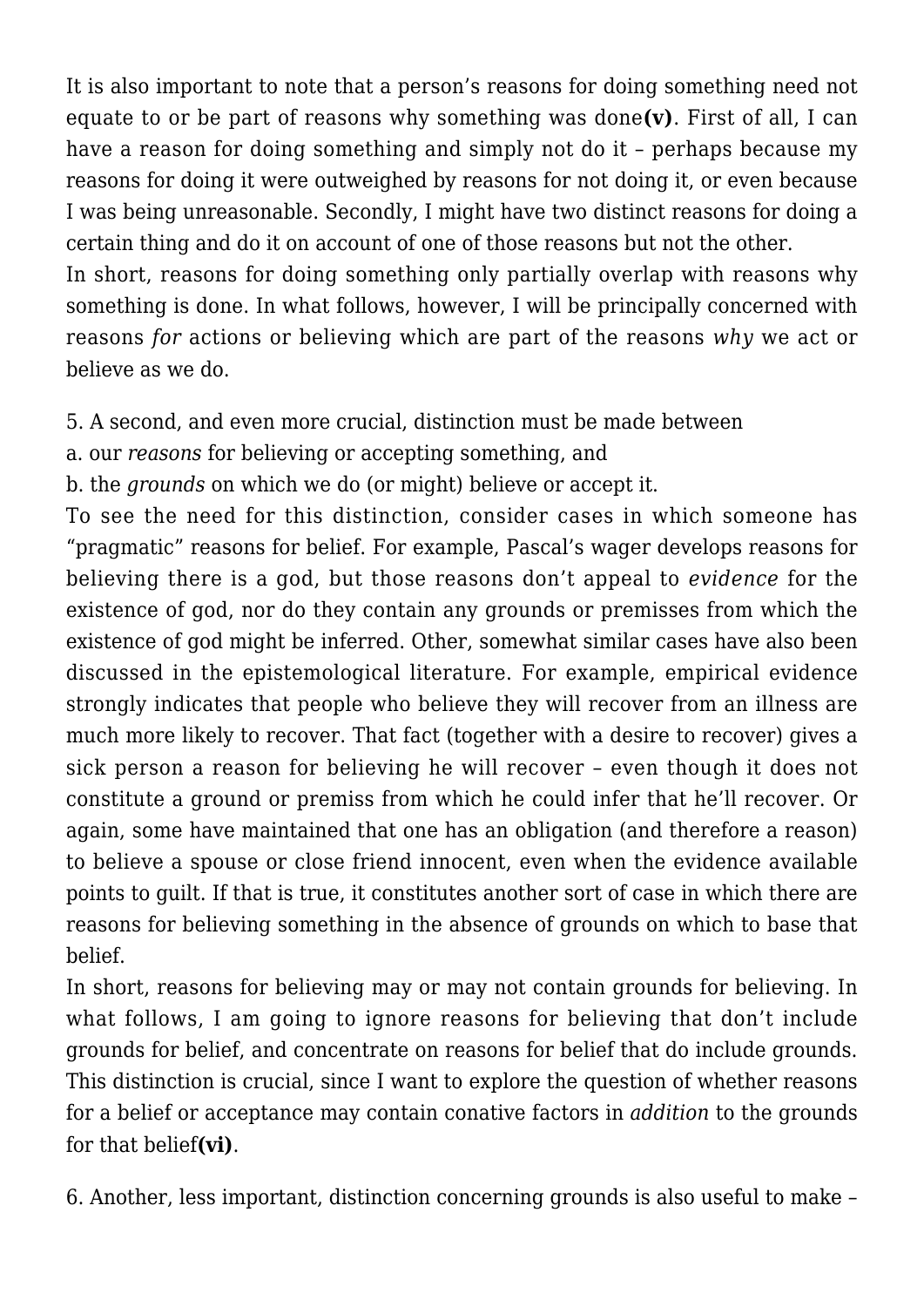a distinction between grounds which comprise "direct" evidence for a proposition versus grounds which comprise "non-direct" or "derivative" evidence for a proposition. For example, when my ground for accepting *p* involves your testimony to the effect that *p* is true, my ground will be a reasonable basis for my conclusion only if I suppose that you actually believe *p* and have good reasons for believing it. Or again, if I use a proposition *p* as a premiss on the ground that I believe that *p*, even though I can't remember what led me to believe it, my use of p as a premiss is reasonable only if I suppose that at some time in the past my belief was shaped by evidence. In cases like these, my immediate ground for believing p in some sense implies that I or someone else had *other, more direct grounds* for believing *p*. I shall call such grounds *non-direct* or derivative grounds. I will call grounds which aren't derivative in this sense *direct* grounds for believing or accepting *p.*

There are other distinctions among types of grounds or evidence that may prove useful as well – for examples the distinction between anecdotal as opposed to systematic evidence – but in this paper I won't attempt to detail such other distinctions.

7. More important for my purposes is the distinction between believing a proposition and *accepting* it. By accepting a proposition I mean *being prepared to use it as a premiss in my reasonings or inferences* (or in cases of public discussion being prepared to tolerate its use by others). Now a rational person will be prepared to accept certain propositions in one context or for one purpose, but not be prepared to use them as premisses in other contexts or for other purposes. For one thing, using a certain proposition as a premiss may be question-begging in one context but not in the other. For another, and more importantly, the degree of credibility a proposition has may be adequate for one purpose but not for another. For example, I may think that Smith is something of a scoundrel, based only on things I've been told about him in causal conversations with my friends. For certain purposes (deciding whom to invite on a fishing trip), it might be reasonable for me to accept the proposition that Smith is a scoundrel, but for other purposes (deciding whether Smith should be fired or whether he should be admitted to the bar) it would be unreasonable for me to base any conclusion on that proposition, given the kind of evidence I have for it**(vii)**.

As I see it, a key difference between belief and acceptance lies in the contextdependence of acceptance. It is quite obvious that acceptance is and ought to be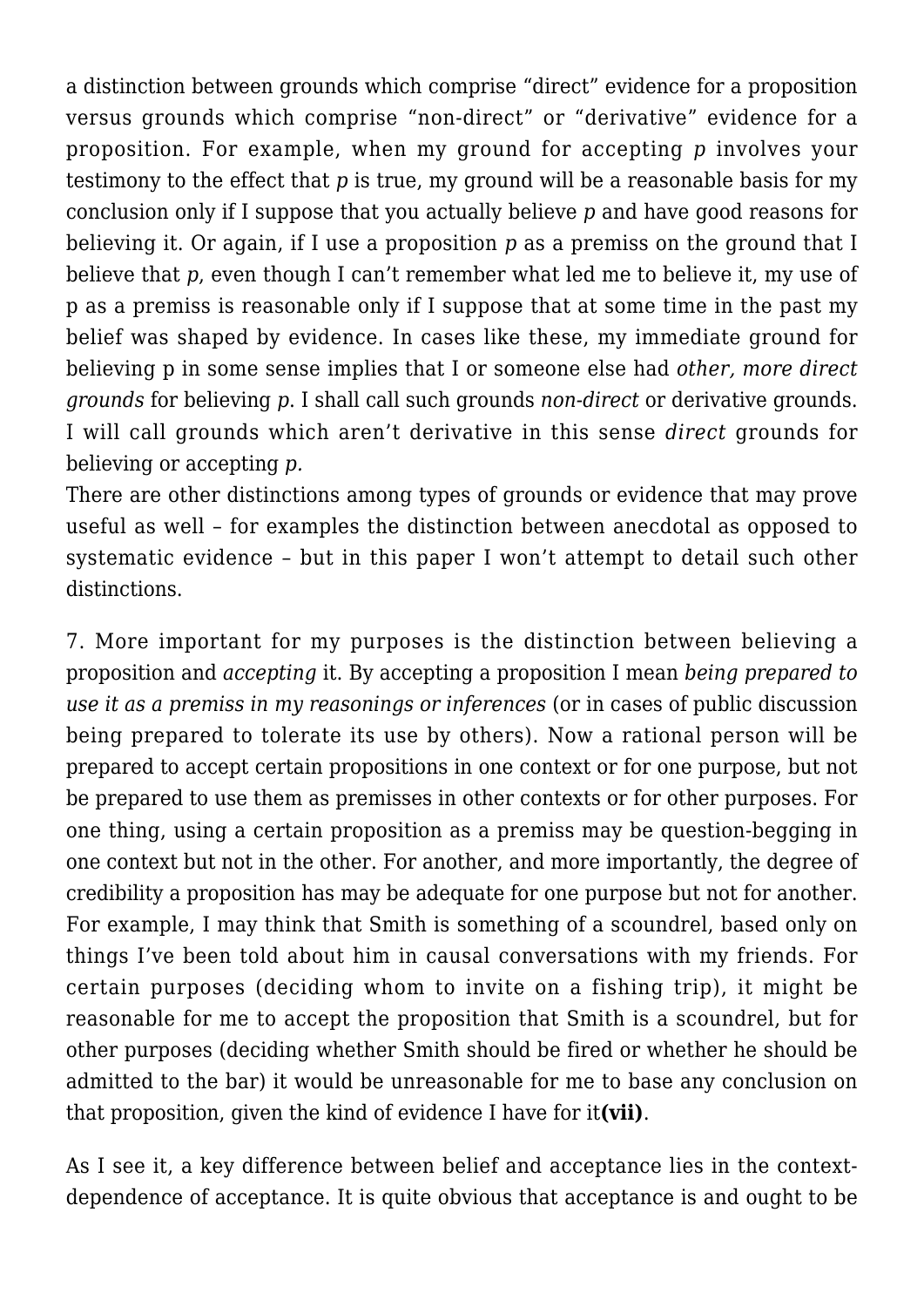context-dependent, but it's difficult to make sense of the idea that a person believes a proposition in one context but not in others. Additionally, it should be noted that I can accept "as a working hypothesis" something I don't have any firm belief about. It can even be reasonable for me to accept as a basis for inference a proposition that I believe to be false, as when I use a simplifying assumption (such as Newton's inverse square law as a rough and ready basis for computing gravitational forces) to facilitate reasoning or calculation.

In what follows, I am going to assume that when one draws a "factual" conclusion**(viii)**, *acceptance* of the grounds**(ix)** motivates *acceptance* of the conclusion**(x)** – that one draws a conclusion when one accepts a conclusion *on the basis* of premisses which one accepts.

An additional reason for zeroing in on acceptance rather than belief (drawn from the pragma-dialectical literature – see van Eemeren and Grootendorst 1984, 69 ff.) is this: where we are interested argumentative discussions, it is the public commitments of the participants we should be interested in, not their subjective psychological states

8. One last set of distinctions is needed for my purposes. Accepting (as just defined) and believing are *states* rather than *actions* or *processes*. I shall call them *cognitive* states or cognitive attitudes to contrast them with conative states such as desiring, fearing, hoping, etc. (I leave open the possibility that there are other cognitive states as well.) Drawing a conclusion or making an inferences is not a state; but it is an action or at least very much like action. I shall call such things *cognitive moves*. I leave it open for now what else, besides drawing conclusions, should be counted as a cognitive move.

In addition to cognitive moves, I recognize *cognitive processes*, in the context of which cognitive moves occur. Prominent among cognitive processes, as I propose to use that term, are inquiry and *deliberation.*

### *III. Reasons for drawing a conclusion*

9. Let me now zero in on the cognitive *move* of making an inference or drawing a conclusion. I assume the reader works with a concept of inference in which an inference has grounds or premisses consisting of one or more propositions and has a conclusion also consists of a proposition. I also assume that in many cases the reader is able to recognize inferences, their grounds and their conclusions**(xi)**.

When an inference takes place, it may or may not be on the basis of careful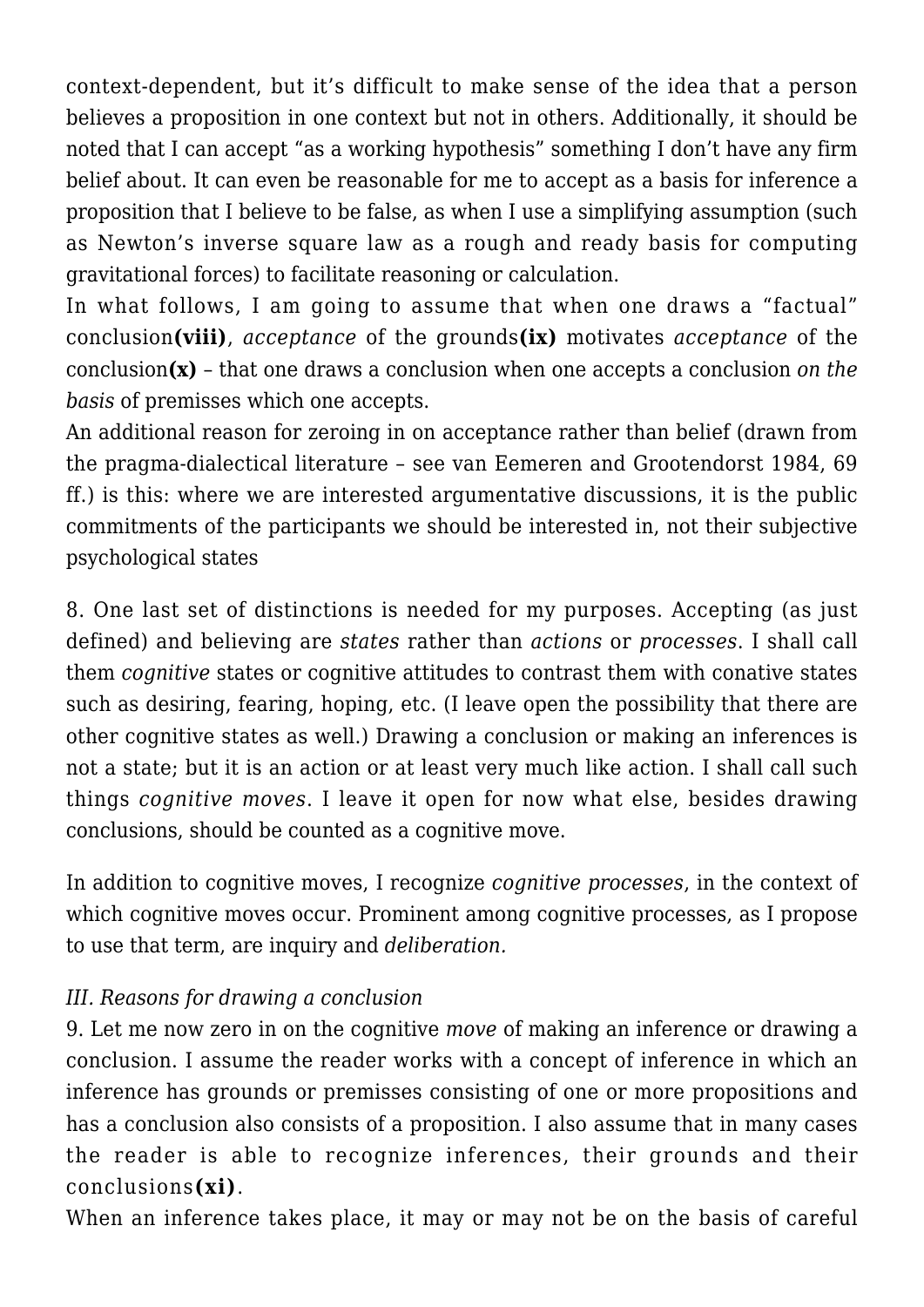reflection on the pros and cons of the inference to be made. For example, the "issue-relevant thinking" described in O'Keefe 1996 involves careful reflection on the pros and cons of an argument and may or may not result in accepting the argument's conclusion on the basis of premisses or grounds proposed by an arguer. But it is quite impossible for every piece of reasoning to be of the reflective sort – to require that would generate an infinite regress. As far as I can see, reflection on the pros and cons of a possible inference is itself typically not reflected upon. Accordingly, we must recognize two sorts of inference – call them reflective and unreflective (or perhaps "spontaneous") inference.

10. In Part I I've already indicated five different ways in which the decision to draw a conclusion rests in part on conative factors. It is easy to see that these factors can and should play a role in reflective thinking about whether to draw a certain conclusion from given grounds. Such reflection can be viewed as a kind of deliberation which, like deliberation generally, involves conative factors. And the inferences performed reflectively are readily treated as *actions* based, like other actions, on a combination of the cognitive and conative factors.

11. But what about "spontaneous" or "non-reflective" inference? Here, no *explicit* decision or judgment is made about the aptness of inference, and since there is no explicit decision or judgment there are no explicit reasons shaping such decisions or judgments.

Consider first the suggestion that in such cases people "implicitly" suppose their inferences are warranted in the situation at hand, and that their inferences are justified so long as they have reasons for supposing them to be justified, even when those reasons have not been explicitly rehearsed**(xii)**. By saying that people "have" such reasons, we would mean that they have a set of beliefs and a set of preferences such that, if they were to explicitly ask themselves whether the inference is justified, then those beliefs and preferences would (or should) lead them to the warranted conclusion that it is justified. There are, I think, two problems with this suggestion. First of all, it demands too little, since a person can *have* reasons for supposing an inference justified even when he has been prompted to the inference not by those reasons but by an irrational tendency (An example would be a jealous husband who will suspect his wife on *any* evidence, good or bad). And secondly, the suggestion demands too much, since many people who make reasonable inferences are relatively unsophisticated when it comes to epistemological matters. They simply lack the sort of developed body of beliefs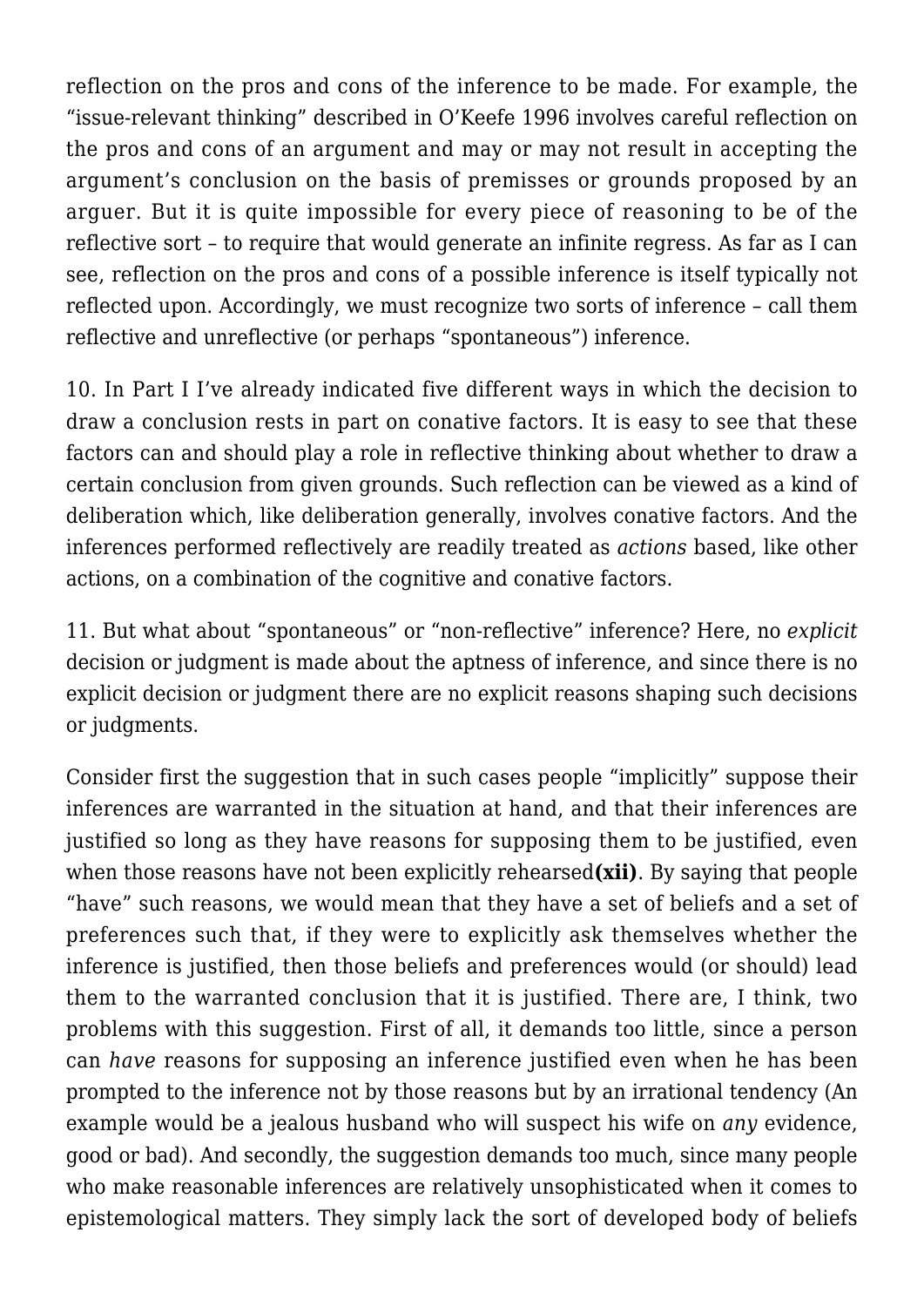about warrantedness they would need to adequately back up the conclusion that this particular inference warranted.

Let me briefly sketch a different approach. When a person makes an inference from grounds G to a conclusion *p*, we can ask which *features* of the grounds or of the wider "evidentiary situation" had to be *salient* for this particular inference to occur as it did. For example, would S have reached the conclusion *q* if the fact that the grounds were of the form "*p* & if p then *q*" had not been salient for S? Or, would S have drawn a conclusion about this matter on the basis of nonexpert testimony if it had not seemed to him that very little was at stake? To the extent that we can identify such features, we can construct a bit of deliberative reasoning that would incorporate them into patterns resembling the patterns that actually occur in reflective inferences. We can then think of unreflective inferences as performed on the basis of the reasons exhibited in such constructed deliberations. Key elements found in such constructions might be supplied by *us*, who presumably have the developed body of beliefs about warrantedness needed for such constructs. At the same time, the constructions would be anchored in what is salient to the subject, and would therefore reflect the features on which the occurrence of the inference actually depends.

Let me point out four things which I think favor this sketch.

a. It provides something we need – a way of making sense of why people draw the inferences that they draw and why they decline the inferences that they decline.

b. Though it involves rather liberal construction on our part and is in some ways fanciful, it is grounded in saliencies that we have reason to believe are causally efficacious, and which therefore have explanatory value.

c. As far as I can see, most "intentional explanation" of action involves, as Dennett claims it does, strategies for attributing beliefs and desires whose justification is pragmatic – in other words, intentional explanation involves a kind of construction not entirely unlike the construction I've outlined.

d. Insofar as it is anchored in factors that are *salient* for a subject, it highlights features of the evidential situation of which the subject is in some sense "conscious"– something devoutly to be wished in the factors we would count among the *reasons* for action.

12. Suppose, then, we have a defensible way of envisaging the reasons for *drawing a conclusion* in which conative factors occur among those reasons. In that event, we can say that conative factors are to be found among the reasons for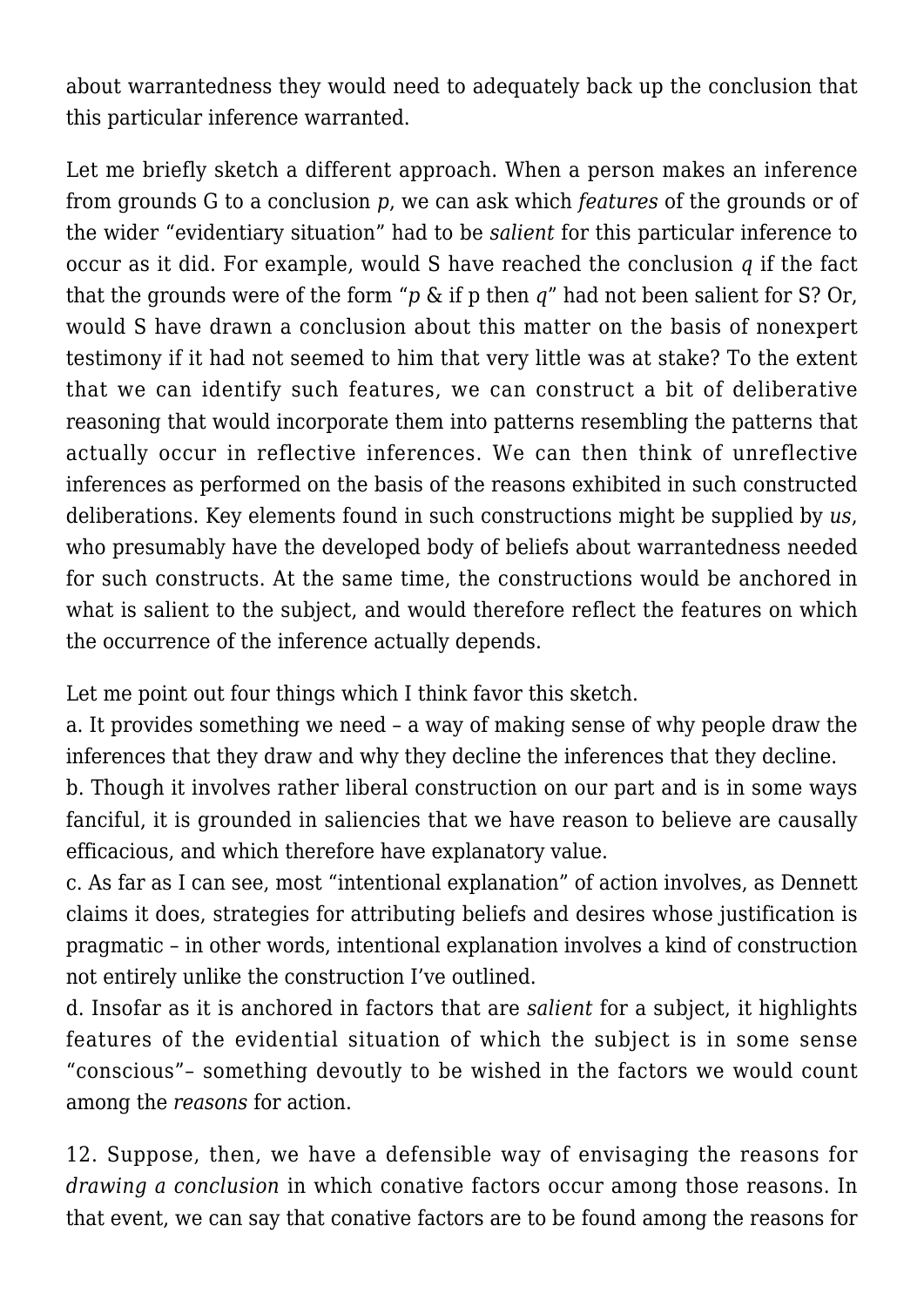cognitive *moves*. That, in a way, should be no surprise, since cognitive moves are *actions* (or very much like actions), and the reasons for actions are typically thought to include conative factors. But belief and acceptance are not actions; they are cognitive *states* rather than cognitive *moves*. Hence the crucial question becomes: Are the conative factors that provide reasons for cognitive moves also reasons for the cognitive states to which those moves give rise?

## *IV. What should we count as a reason for accepting a proposition?*

13. Let me begin by trying to get a fix on the very idea of a reason. Davidson (1962, 3) calls explanations in terms of reasons "rationalizations," and says that a reason:

rationalizes an action only if it leads us to see something the agent saw, or thought he saw, in his action – some feature, consequence, or aspect of the action the agent wanted, desired, prized, held dear, thought dutiful, beneficial, obligatory or agreeable.

Dennett (1978, p 236) calls explanations in terms of reasons "intentional explanations" and says that they:

explain by *giving a rationale* for the *explicandum*. Intentional explanations explain a bit of behavior, an action, or a stretch of inaction, by making it reasonable in the light of certain beliefs, intentions, desires ascribed to the agent.

In these passages Davidson and Dennett are talking about reasons for *action*, not reasons for belief. But there is a common element in what they say which, I submit, also applies to reasons for believing or accepting a proposition. Reasons for belief, like reasons for action, also explain by "giving a rationale" and therefore making a belief reasonable in the light of other things the agent believes or accepts.

Of course, having "rationale" for doing something only makes doing it *provisionally* reasonable. An action or cognitive attitude will be unqualifiedly reasonable (a) *only if* the beliefs, intentions, desires which make up its rationale are themselves reasonable and (b) *only if* a person does not have reasons against it which outway the reasons for it.

It is also worth keeping in mind the purposes that are served by identifying people's reasons for their actions or beliefs. I call attention to two such purposes which I think are particularly relevant to the issue at hand.

a. We need to know what people's reasons are in order to decide whether their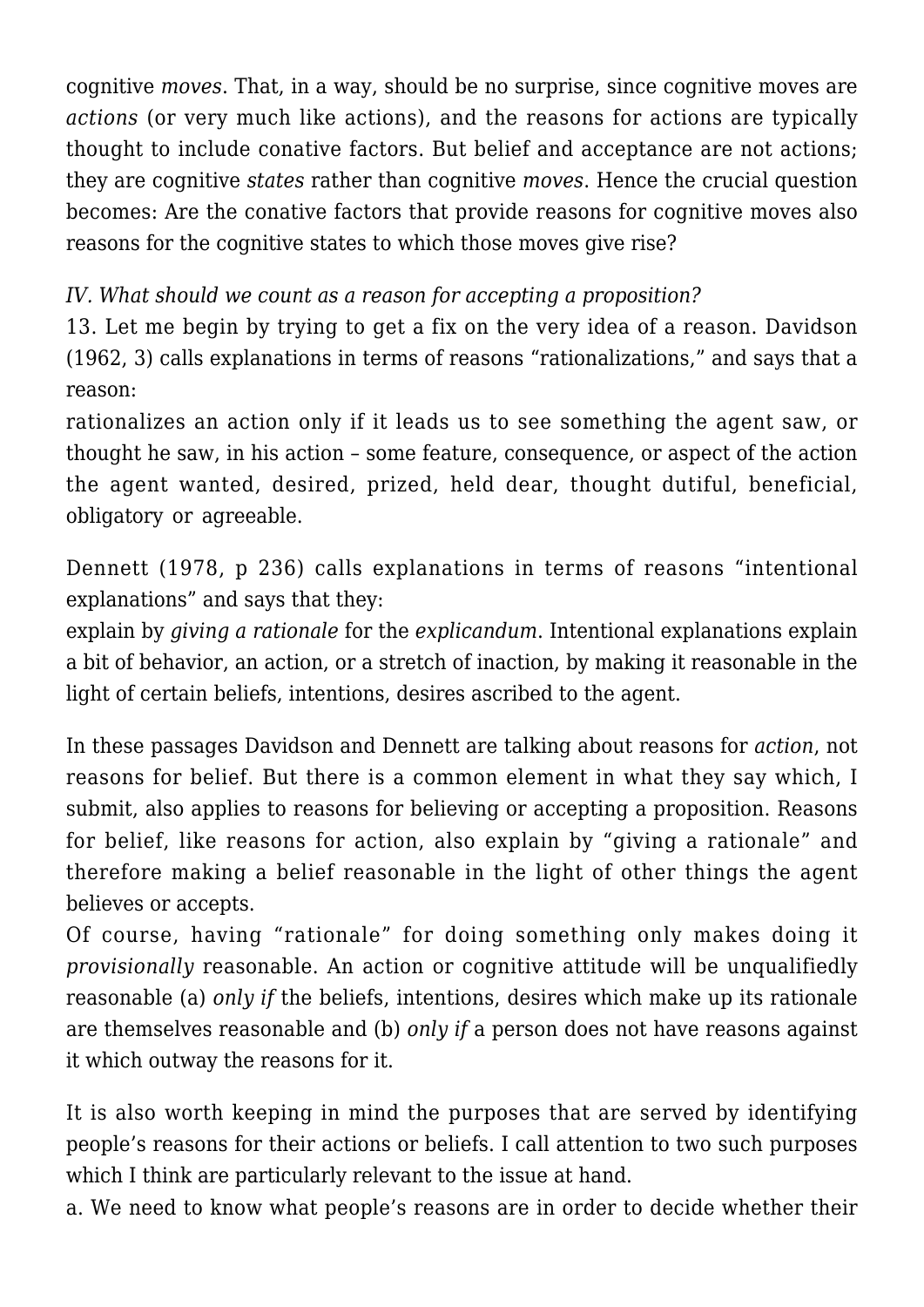action and beliefs are reasonable or justified. Thus a person is justified in doing something if and only if

i. his reasons for doing it are good reasons and

ii. his reasons for doing it are not overridden by reasons for not doing it. And of course the cognitive and conative states which give someone a reason to do something will give him a *good* reason only if it is reasonable for that person to be in those states.

b. Knowing people's reasons for action or belief puts us in a better position to persuade them to change their mind or change their behavior. For example, if I know that someone's belief that *p* rests on her belief that *q*, I will realize that countering her belief that *q* may be a way of getting her to change her mind about *p***(xiii)**. Or again, if I know that someone buys a certain type of car because he prefers comfort to safety, I can try to get him to change is behavior by persuading him to alter that preference.

In light of the first of these purposes, *reasons for doing something* should consist in those cognitive and (perhaps) conative states *on whose reasonableness the reasonableness of doing that thing depends*. In light of the second, the cognitive and conative states which comprise someone's reasons for doing something should states we would encourage or discourage if we wanted to change someone's mind about doing that thing.

14. On the basis of these considerations a *prima facie* case can be made for counting the reasons for the cognitive *move* of making an inference among the reasons that explain and perhaps justify the cognitive *state* to which that inference leads.

To know what a person's reasons for accepting a proposition are is to understand why, from the agent's point of view, it is *reasonable* to accept that proposition. And this means we need to be attuned to the conative factors which do or can make it seem reasonable to the agent to draw the conclusions he or she draws under the circumstances he or she is in. For example, Smith may accept a certain proposition p (for example, that Prof. Jones is a difficult teacher from whom people rarely learn very much) on fairly weak, hearsay grounds, and use that proposition as one of the bases for the action he's about to take (he's deciding whether to drop Jones' course). He decision to draw this conclusion about Jones from hearsay evidence in that context is shaped by a number of factors:

i. given his current goals, he has a strong desire to make a decision now, since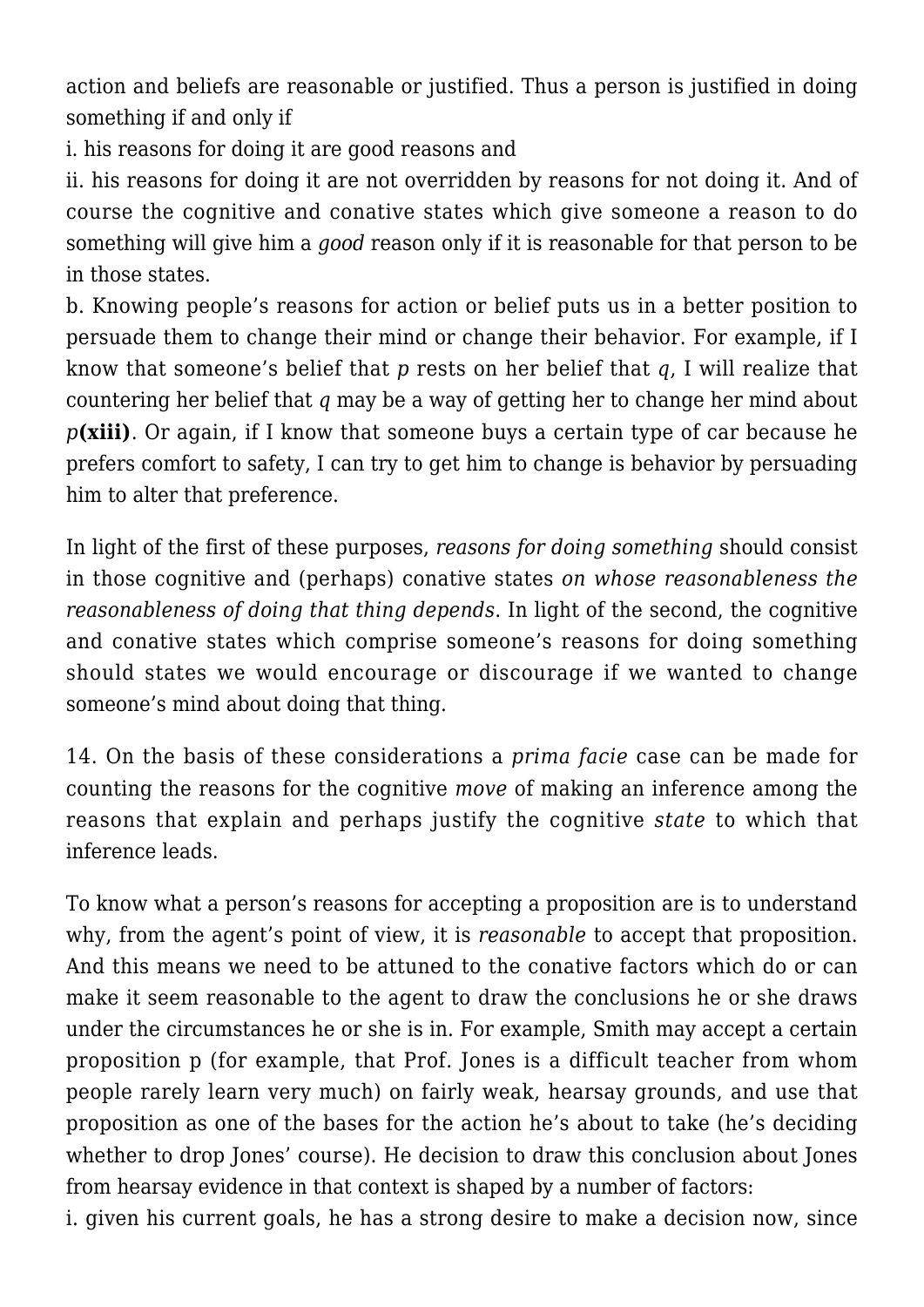tomorrow is the last date on which he can drop a course and still get a refund, ii. he believes that this hearsay evidence is the only evidence readily available to him in the short run to settle the question of whether *p* is true, and iii. given his current goals, he judges that he can live with the costs of making a bad decision about the matter (he's taking courses only to satisfy his interests and he no longer cares whether he accumulates enough credits to graduate).

I maintain that we don't really *see why* Smith accepts *p* in these circumstances unless we see that his acceptance emerges from (i)-(iii). Moreover, we can't determine whether it was *reasonable* for him to accept *p* as a basis for decision without determining whether he behaved reasonably with respect to (i)-(iii). And finally, we can't determine whether he behaved reasonably with respect to (i) and (iii) without making a judgment about the *reasonableness of the goals* alluded to in (i) and (iii).

If Smith is extremely wealthy, his concern about losing the refund might be unreasonable; if it is, then I would maintain that his acceptance of *p* would not be reasonable either – his evidence for *p* it is too shaky to justify accepting *p* in the absence of a compelling need to make up his mind right away. Again, if Smith's circumstances make it unreasonable for him to place no value on the number of credits he accumulates, the reasonableness of accepting *p* will similarly be called into question – since too much might in fact be at stake for him to accept *p* on such shaky grounds.

In short, if I'm right that we should count as reasons for accepting *p* those factors on which the reasonableness of accepting *p* depends, then we should count conative factors which function as reasons for *making an inference* among the *reasons for accepting the proposition* to which that inference leads.

Moreover, if we imagine ourselves trying to get Smith to withhold assent from *p* in this context, we will see that important first steps might include getting him to see that there's no need to make a decision now, or getting him to realize that how many credits he accumulates should matter to him a great deal. If we succeed along either of these lines, Smith might well realize that his evidence for *p* is too weak to justify basing any decision on the assumption that *p* is true.,

15. I consider what I've just sketched a *prima facie* case for including the reasons that lead us to make an inference among the reasons for accepting the outcome of that inference. But the case is *only* a *prima facie* case. We need to be very careful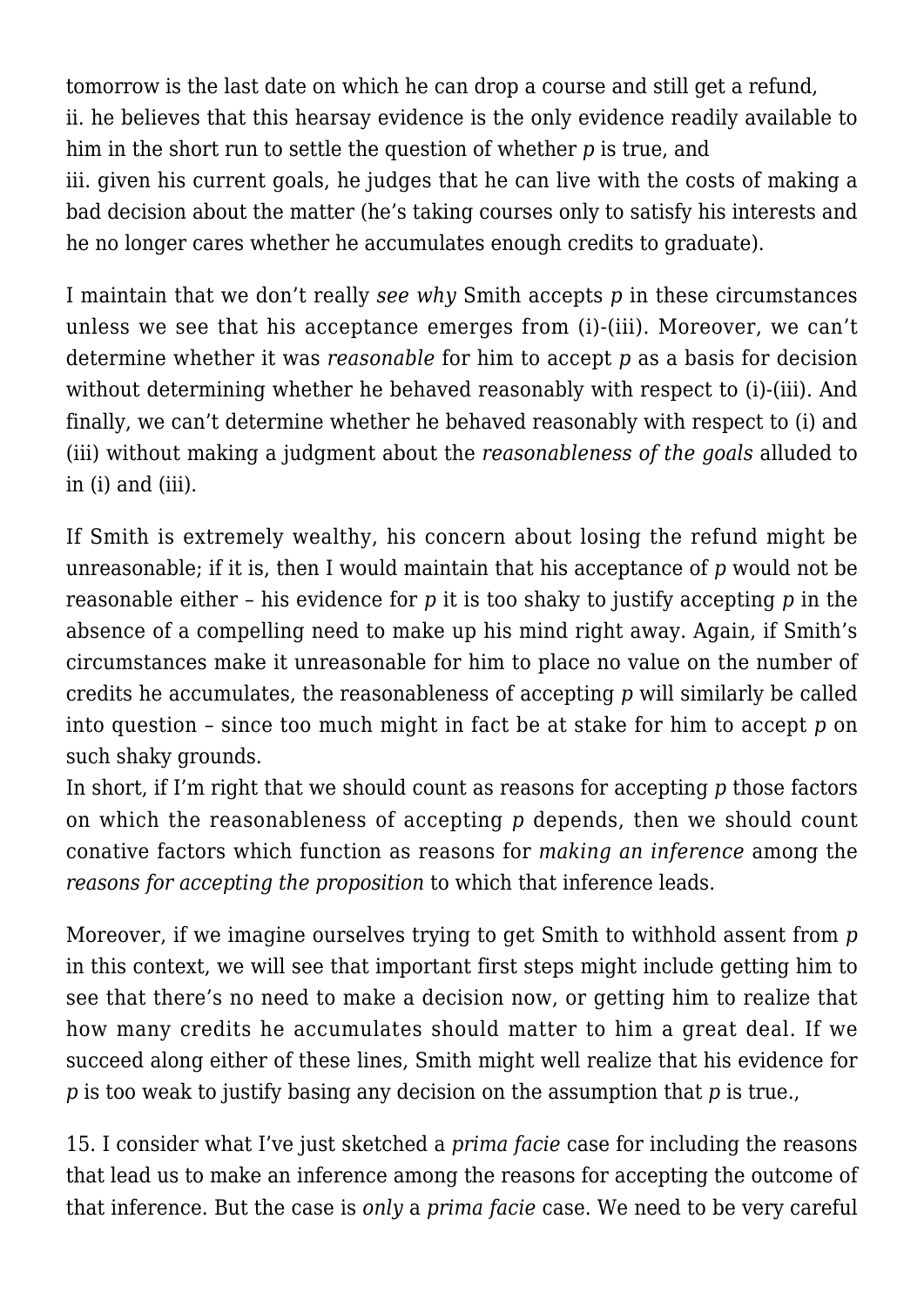about expanding the category of reasons for accepting a proposition. For example, I for one would want to *resist* the following principle:

1. If a is one of S's reasons for accepting b, and *b* is one of S's reasons for accepting *c*, then *a* is one of S's reasons for accepting *c*.

Endorsing the "transitivity of reasons" would lead in the direction of a foundationialism which is, to say the least, problematic. Or again if we were to say both

2. whenever somebody reasons to a conclusion, that person must have a reason to think that the conclusion follows from its grounds,

3. a person has a reason to think that *a* follows from *b* only if that person has concluded after examination that *a* follows from *b*

we would generate the sort of infinite regress which Lewis Carroll (1895) explored in "What the Tortoise said to Achilles**(xiv)**."

Accordingly, before we can completely endorse the suggestion I'm making, we must assure ourselves that there is a *principled* way to include among reasons for belief or acceptance what I am proposing to include, while at the same time *excluding* the things we should want to exclude from that category. We would also have to work out in more detail just how accounts of the reasons for acceptance should be restructured so as to include the elements that I maintain should be included.

16. Despite these caveats, I think this proposal can represent a salutary advance in our understanding of the reasons that explain and justify our cognitive attitudes. Recognizing conative states as essential components of those reasons will help us pay attention to the contextual factors on which the reasonableness of our cognitive attitudes in fact depends. In addition, it will help us realize that there are different sorts of grounds and that our cognitive attitudes are reasonable only if they are based on grounds of a sort that is appropriate to the context at hand.

Moreover, I would call your attention to the fact that, although I am being "liberal" with respect *reasons*, I am remain fairly conservative when it comes to *grounds* for belief. Indeed, at the heart of my proposal is simply the idea that we ought not to reduce our *reasons* for a holding a cognitive attitude toward a proposition to the *grounds* on the basis of which we hold it.

### NOTES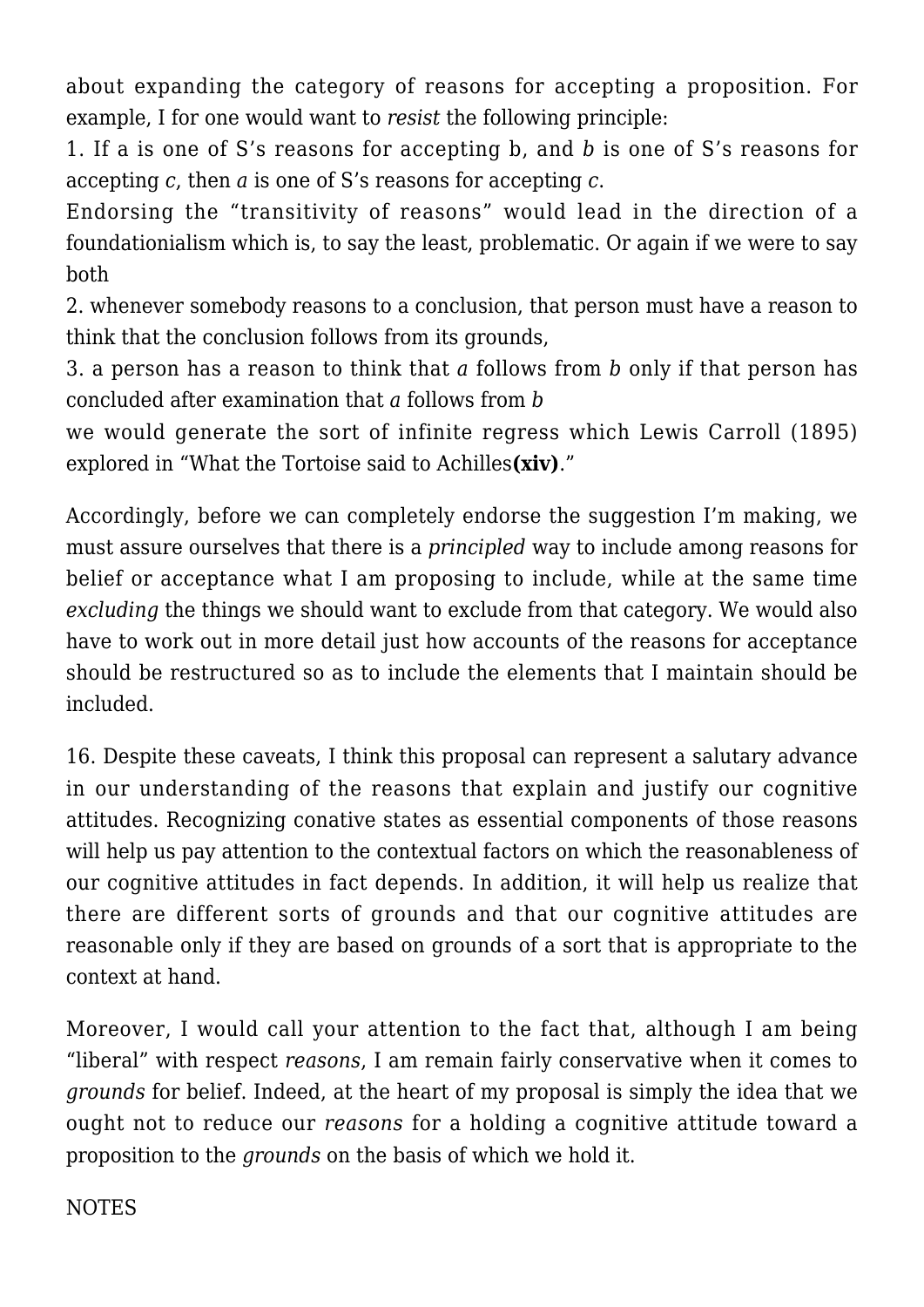**[i]** See also the discussion of reasons in Rescher (1988, chapter 1). Rescher (p. 3) recognizes three type of rationality or rational deliberation – cognitive rationality (whose "product" is factual contentions or beliefs), practical rationality (whose "product" is action recommendations or injunctions), and evaluative rationality (whose product is evaluation or appraisal). Note especially p.12, where "practical rationality" – unlike cognitive and evaluative rationality – has action directives among its inputs.

**[ii]** For example, the concept of reasons is central to Siegel 1988. And although I can't find a succinct explanation in that book of what precisely Siegel takes reason to be, the most natural interpretation is to take him to be referring to propositions – see for example p. 26. Another example: when O'Keefe (1982, 13-15) explains "making an argument" in terms of "overtly expressed reasons" it is pretty clear that the reasons he is talking about are claims. Finally, note that for Rescher (1988, 12) the inputs to "purely factual" reasoning are "purported facts" – naturally construed, I think, as propositions

It's perhaps worth noting that Michael Gilbert (1997), who want to call attention to the importance of conative elements in argumentation, seem to suggest that concentration on reasons (the concentration on CRCs or claim/reason complexes) gets in the way of seeing their importance of conative factors.

**[iii]** The pragma-dialectical model of argumentation provides for the application of such values in argumentation stage of argumentative discourse. In the opening stage, the participants agree on "(1) what propositions they will jointly accept without further argument and (2) how they will jointly decide on the acceptability of other propositions" (van Eemeren and Grootendorst 1984, 165). In the argumentation stage, issues about the acceptability of premisses are settled by appeal to those agreements – see rule 9 on p 168. An approach is also provided for meeting an attack on the justificatory or refutatory potential of an argument in the argumentation stage – see rule 10 on p. 169.

**[iv]** Harman (1986, 50) even toys with the idea that it is only limitations of our intellectual resources that forces us to end inquiry into a matter and consider it "closed."

**[v]** Compare Goldman's distinction between ex post and an ex ante senses of "justified" in Goldman 1988, 110.

**[vi]** Should we say that the grounds for accepting something – the propositions on which that acceptance is based – are reasons, or only that they are "included" in one's reasons? I see no harm calling them reasons, even though I think that it is not strictly speaking correct. Where q is my ground for accepting p, what gives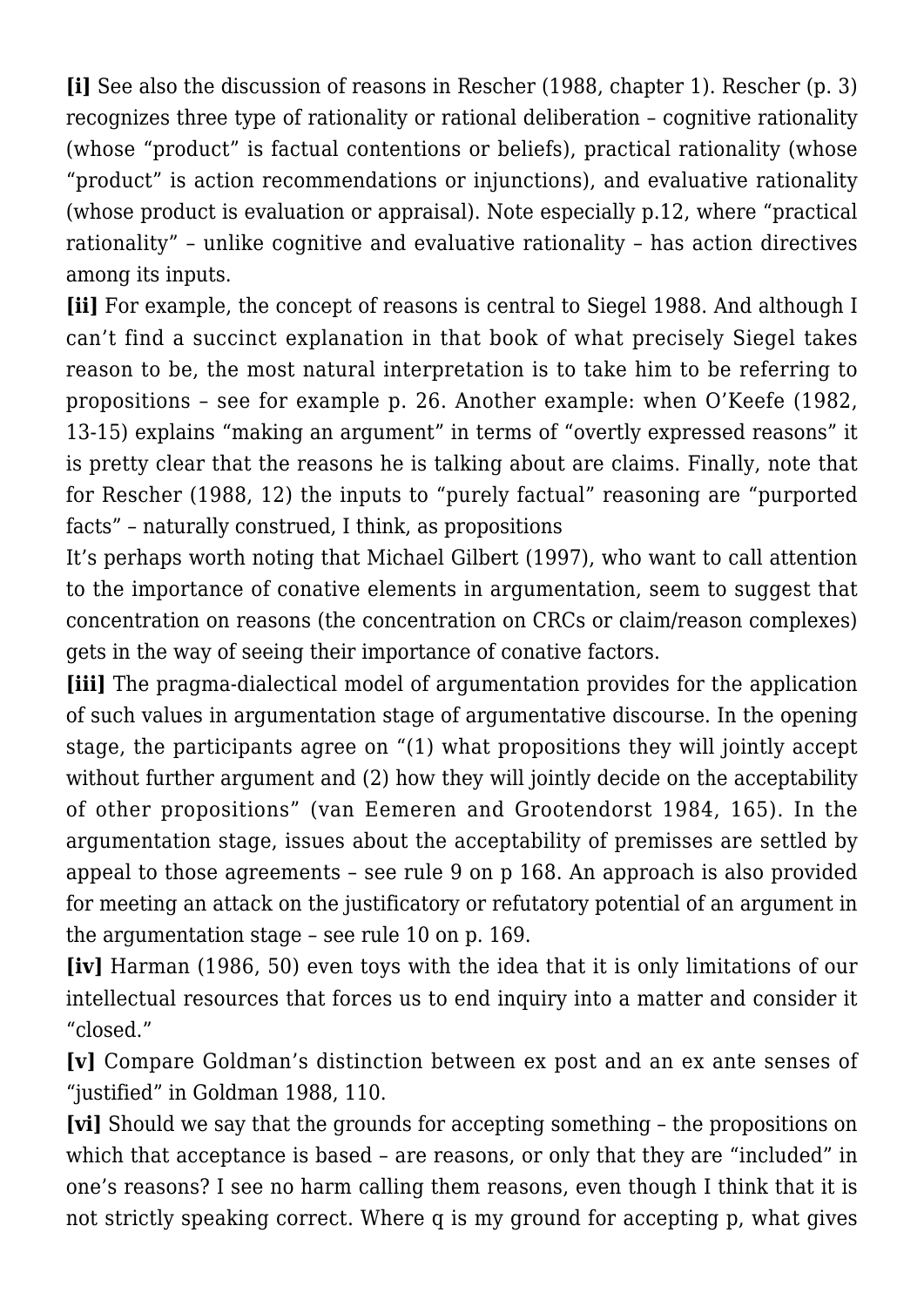me a reason for accepting p is the fact that I accept q – and, moreover, q justifies my acceptance of p only where I am justified in accepting q. As I see it, my grounds are "contained in" my reasons because they are the propositional contents of the cognitive states which, more strictly speaking, constitute those reasons.

**[vii]** My account of acceptance bears some resemblance to Cohen 1992, chap. 1, where "to accept p is to have or adopt a policy of deeming, positing or postulating that p – i.e. of including that proposition or rule among one's premisses for deciding what to do or think in a particular context, whether or not one feels it to be true that p" (p. 5). However, I find Cohen's overall treatment in that chapter insufficiently sensitive to the context-dependence of acceptance. Harman (1986, 47-48) contrasts believing something with accepting it "as a working hypothesis" In belief or "full" acceptance, "one allows oneself to use P as part of one's starting point in further theoretical and practical thinking" and one also "takes the issue to be closed in the sense that one is no longer investigating whether P is true." Accepting P as a working hypothesis has the first, but not the second, of these features. To my mind, Harman's account suffers from a failue to take into account the fact that whether one "allows oneself" to use P as a "starting point" is contextdependent.

**[viii]** Inferences and arguments that issue in intentions and other conative states that don't quite fit this pattern. See my paper "Generalizing the notion of argument," reprinted as chapter 2 of Pinto 2001. It is because of them that I speak here of only of what's involved in drawing a "factual" conclusion.

**[ix]** On some of my reasons for wanting to view the premisses of inferences as accepted rather than as believed, see my paper "Truth and Premiss Adequacy" (Pinto forthcoming).

**[x]** This is so because the effect of concluding that p is precisely to render p available as a premiss in further inferences.

**[xi]** For purposes of this paper, I don't want to assume any particular view about the nature of inference. My own view is presented in a quite general way in the paper "The relation of inference to argument," reprinted as chapter 4 of Pinto 2001.

**[xii]** See the attempt to deal with different, but somewhat related questions in Goldman 1986, 109-113.

**[xiii]** Matters here are complicated by the phenomenon of belief perseverance – see for example Harman 1986, chapter 4, esp. pp. 35-40

**[xiv]** The standard way of handling this problem is to distinguish between the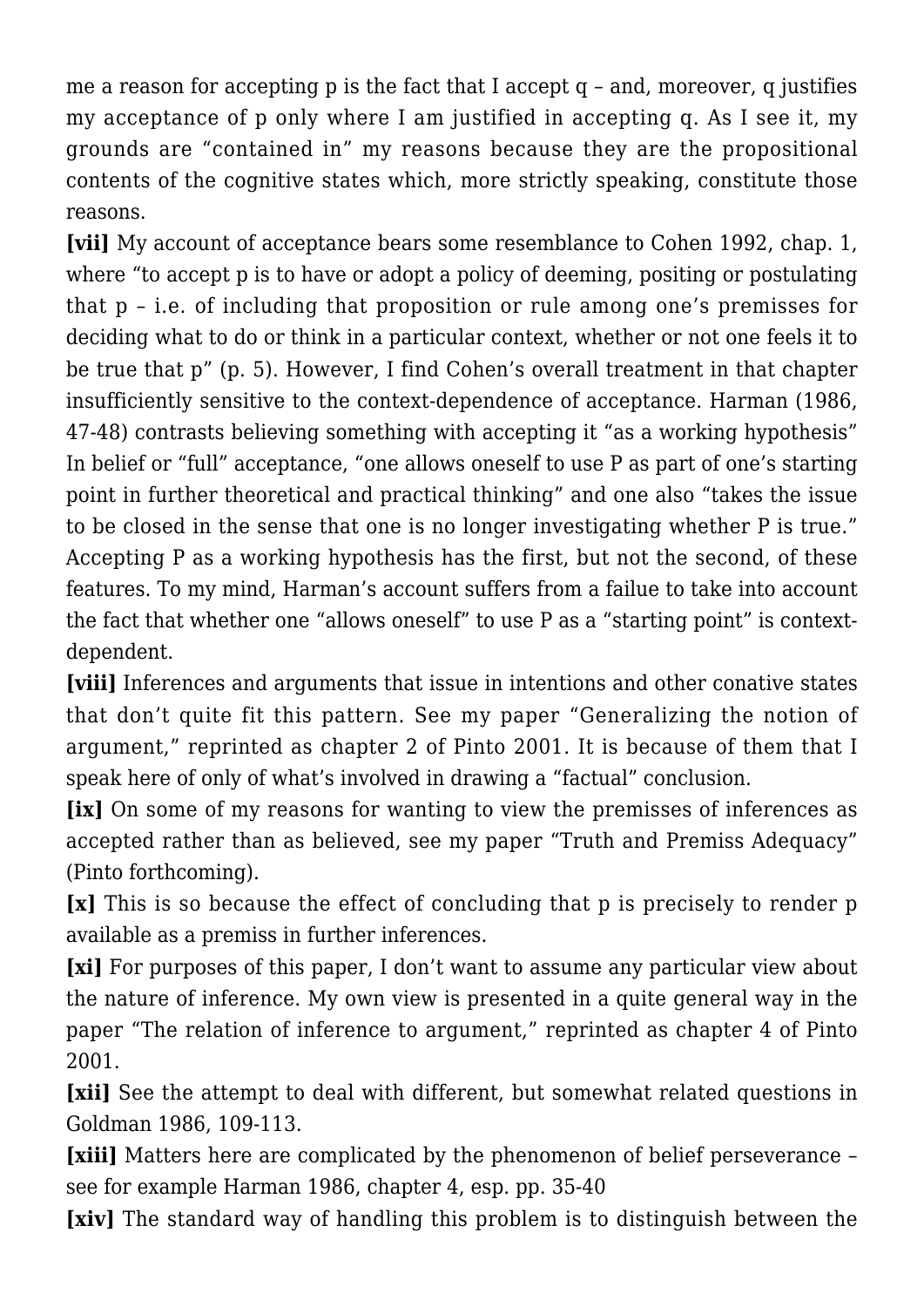premisses of an inference and the rules which license one to draw a conclusion form those premisses. Since I am proposing to expand the category of reasons for belief/acceptance to include more than the premisses or grounds, it is especially important to insure a principled way of handling the Achilles/Tortoise problem is still available.

# **REFERENCES**

Carroll, Lewis (1895). What the Tortoise Said to Achilles. *Mind 4*, No. 14: 278-280.

Cohen, L.J. (1992). *An Essay on Belief and Acceptance.* Oxford: Clarendon Press.

Davidson, Donald (1963). Actions, Reasons and Causes. Reprinted in Davidson, Essays on Action and Events (Oxford : Clarendon Press; New York : Oxford University Press, 1980), 2-19. Originally appeared in *Journal of Philosophy LX*, 685-700.

Dennett, D. C. (1978). *Brainstorms*. Cambridge, Mass.: MIT Press.

Dennett, D. C. (1987). *The Intentional Stance.* Cambridge, Mass.: MIT Press.

Eemeren, Frans H. van and Gootendorst, Rob (1984). *Speech Acts in Argumentative Discussions*. Dordrect: Foris

Fodor, Jerry (1990). *A Theory of Content and Other Essays*. Cambridge, Mass.: MIT.

Gilbert, Michael. (1997). *Coalescent Argument.* Mahwah, N.J.: L. Erlbaum Associates.

Goldman, Alvin (1986). *Epistemology and Cognition*. Cambridge MA: Harvard University Press.

Goldman, Alvin (1988). What is justified belief? In: Hilalry Kornblith, ed., *Nturalizing Epistemology* (Cambridge, MA: MIT), 91-112. Originally appeared in George Pappas, ed., Justification and Knowledge (Dordrecht: Reidel, 1979).

Harman, Gilbert. (1986). Change in View. Cambridge, MA: MIT Press.

Johnson, R. H. (2000). *Manifest Rationality: A Pragmatic Theory of Argument*. Mahwah, N.J.: L. Erlbaum Associates.

O'Keefe, D. J. (1982). The Concepts of Argument and Arguing. In: Cox, J.R. and Willard, *Advances in Argumentation Theory and Research* (Southern Illinois University Press).

O'Keefe, D. J. (1996). Argumentation theory and dual-process models of persuasion. In: van Benthem, van Eemeren, Grootendorst and Veltman, *Logic and Argumentation* (Amsterdam: Royal Netherlands Academy of Arts and Sciences), 61-76.